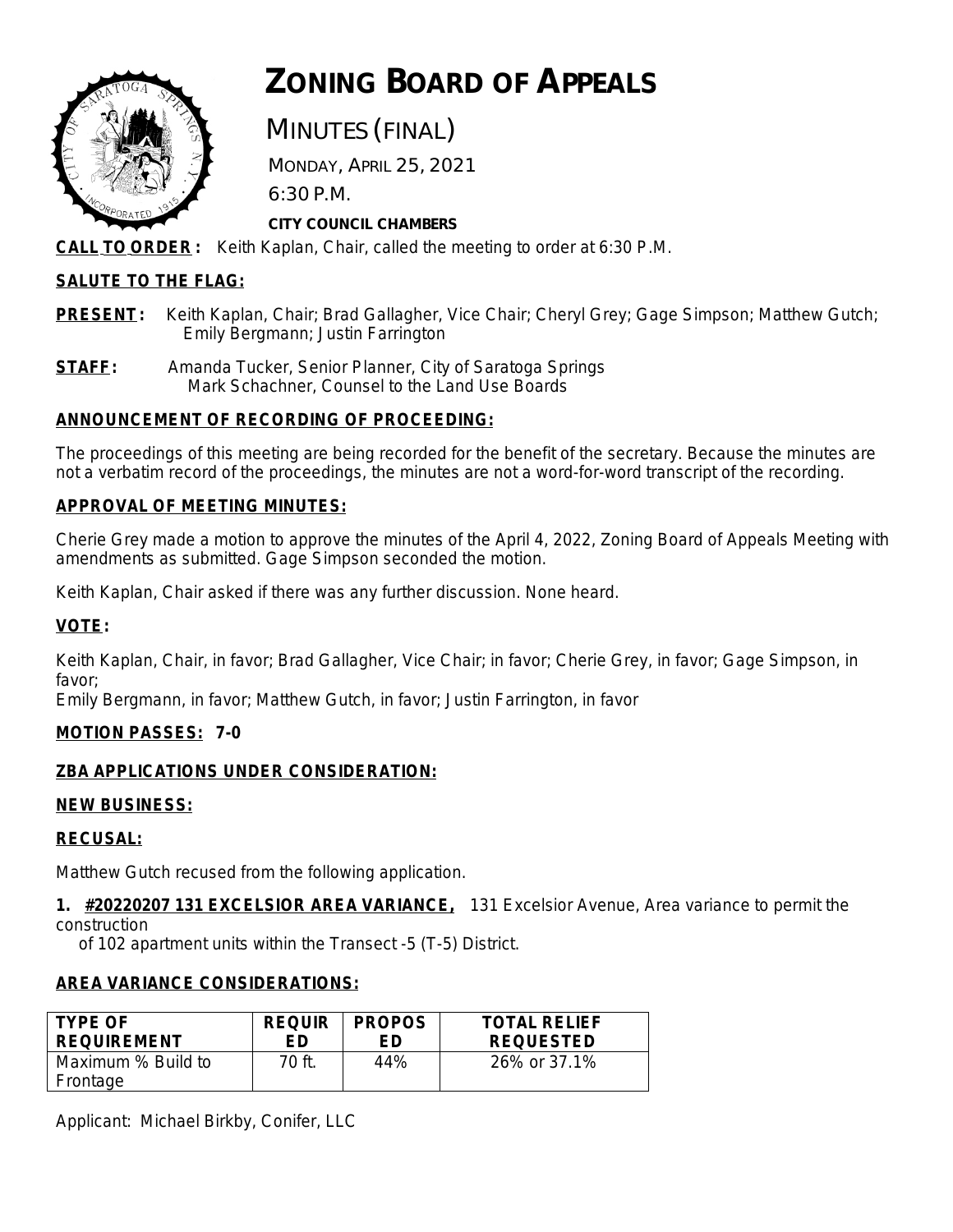Agent: Doug Heller, LA Group

Mr. Heller provided a visual of the site which was formerly the Saratoga Brewery. We are proposing to remove the

existing structures and the asphalt on the site. The proposal is a 4 story multi-family building, with 102 apartments . It is classified as one building but has a small connector between the two buildings. This site is unique with Loughberry Lake on one side and on the other side is an outlet to a drainage channel that flows to a culvert under Excelsior Avenue. The drainage channel is a DOT easement held along that area for maintenance. Due to the drainage channel construction is restricted in this area to provide access to that area for maintenance. Along the eastern boundary it transitions from the T-5 to the UR-1 zone with single family residences directly to the east. We are proposing to maintain an existing vegetative buffer since there is a home in this area, which is setback further, as well as maintaining the existing buffer and the existing easement to the west, which has limited the amount of buildable area. We appeared before the DRC last week and they deferred SEQRA Lead Agency Status to the Planning Board.

Keith Kaplan, Chair, recommended that the ZBA defer SEQRA Lead Agency Status to the Planning Board as well as request an Advisory Opinion from them regarding this project. Following the Advisory Opinion from the Planning Board the applicant will return before the ZBA for a full discussion of the project.

Cherie Grey stated she appreciates the buffering the applicant is proposing to the residential neighbors. Also, when the applicant returns it will be helpful to have the width of the road frontage on both areas on both sides.

Cherie Grey made a motion in the matter of 131 Excelsior Area Variance, 131 Excelsior Avenue, the ZBA defers SEQRA Lead Agency Status to the Planning Board. Gage Simpson seconded the motion.

## **VOTE:**

Keith Kaplan, Chair, in favor; Brad Gallagher, Vice Chair; in favor; Cherie Grey, in favor; Gage Simpson, in favor;

Emily Bergmann, in favor; Justin Farrington, in favor

## **MOTION PASSES: 6-0**

Cherie Grey made a motion in the matter of 131 Excelsior Area Variance, 131 Excelsior Avenue, the ZBA requests an Advisory Opinion from the Planning Board for this application. Gage Simpson seconded the motion.

## **VOTE:**

Keith Kaplan, Chair, in favor; Brad Gallagher, Vice Chair; in favor; Cherie Grey, in favor; Gage Simpson, in favor;

Emily Bergmann, in favor; Justin Farrington, in favor

#### **MOTION PASSES: 6-0**

#### **PUBLIC HEARING:**

Keith Kaplan, Chair opened the public hearing at 6:42 P.M.

Keith Kaplan, Chair, asked if anyone in the audience wished to comment on this application. None heard.

Keith Kaplan, Chair, stated the public hearing will remain open. We will await the requested information and the applicant will return before the Board at that time.

#### **RECUSAL:**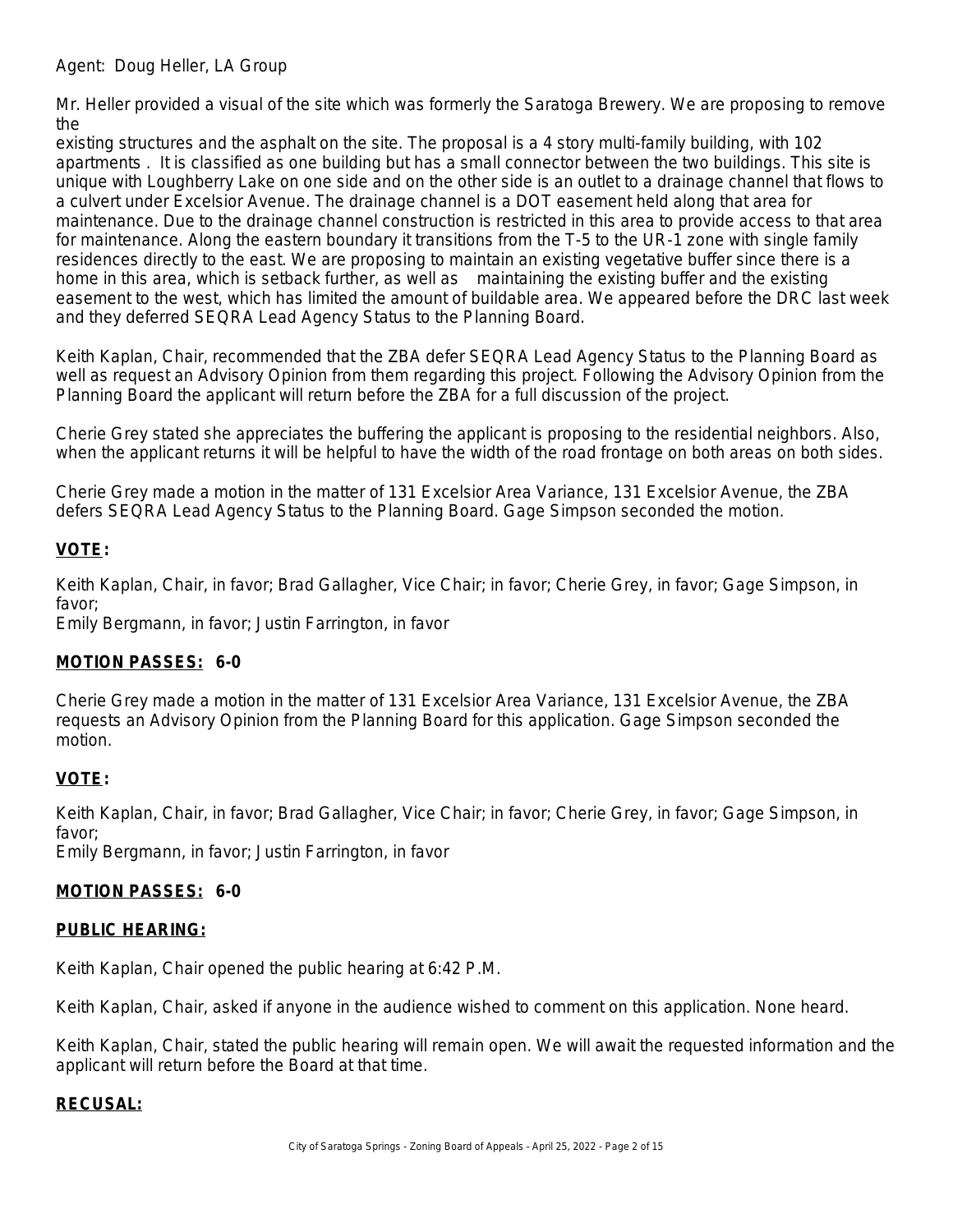Matthew Gutch recused from the following application.

**2. #20220202 31-33 MARION AREA VARIANCE,** 31-33 Marion Avenue, Area variance to permit the demolition of the

 existing garage, mobile station, and car wash and to construct a convenience store, gasoline canopy, car wash and

rental space with the Tourist Related Business (TRB) District.

#### **AREA VARIANCE CONSIDERATIONS:**

| <b>TYPE OF</b>                | <b>REQUIR</b> | <b>PROPOS</b> | <b>TOTAL RELIEF</b> |
|-------------------------------|---------------|---------------|---------------------|
| <b>REQUIREMENT</b>            | FD            | FD            | <b>REQUESTED</b>    |
| Minimum front yard<br>setback | 40 ft.        | 8 ft          | 32 ft. or 80%       |

Applicant: Stewarts Shops

Agent: Chuck Marshall, Stewarts Shops

#### **DISCLOSURE:**

Chuck Marshall disclosed that he is a member of the Saratoga Springs Planning Board. Due to a covid related illness the

scheduled presenter is unable to be at this meeting. Mr. Marshall will be available for questions from the Board or public but will not make a presentation at this time.

Aneisha Samuels, Senior Planner, stated in conversation with the Planning Board and the Zoning Officer on how to proceed with the application. We should open public hearing, and staff will then provide the Board with the information she received today. At this phase we will not be requesting any information from the Planning Board. We have received a determination from the Zoning Officer regarding issues we may potentially have with the plans which have been submitted.

#### **PUBLIC HEARING:**

Keith Kaplan, Chair, opened the public hearing at 7:47 P.M.

Keith Kaplan, Chair asked if anyone in the audience wished to comment on this application.

Debra Lacombe Garoltz, 11 Marion Avenue. When we received these plans, it stated it was within the TRB but the carwash and much of the rental space is in a residential lot. That is commercial in a residential lot and there was citing of a rule noting they can expand commercial into a residential if the boundary is not clear. It is clear on the documents a division between residential and commercial. We do not feel this is within the TRB. A good portion is on a residential lot.

Renea Taliana 4 Avenue A, Saratoga. Our neighborhood association at Maple Dell represents over 30 homeowners in the neighborhood. We have submitted public comments. We ask the Board to review those since this project is not consistent with

the Zoning Ordinance. One of the lots is not TRB. The project produces an undesirable change in character to the neighborhood.

It is a detriment to nearby properties. This application should be rejected it is not in conformance with the Comprehensive Plan.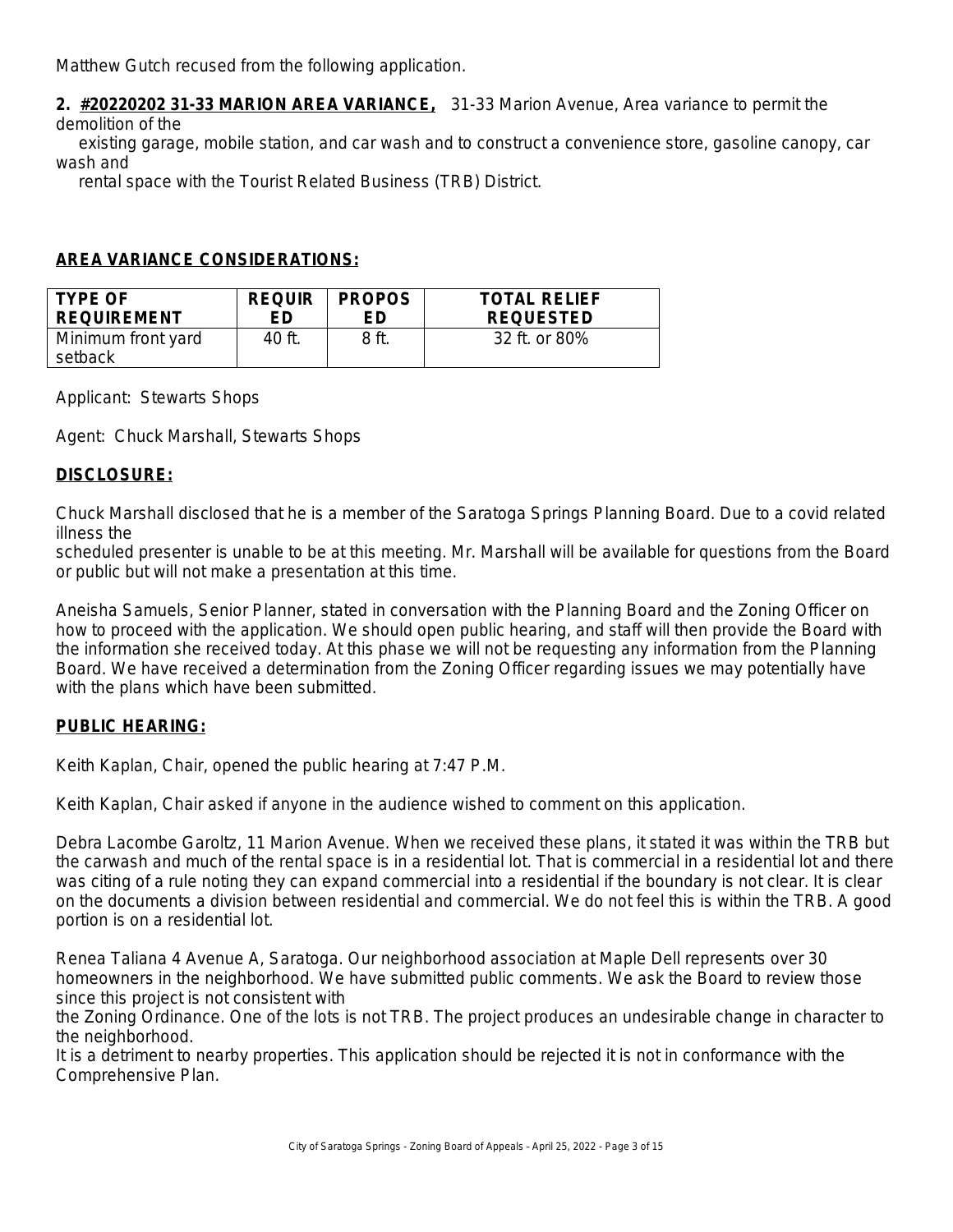David Armstrong, resides in Wilton, representing his parents at 28 Marion Avenue, directly across from the carwash. They have lived here for 58 years. It is a narrow lot. The PUD was intending on putting the car wash on the lake side of the power line right of way

perpendicular to the road to minimize noise. Now the car wash has moved but is still facing two houses. What the applicants are proposing is too much for the narrow lot size while attempting to decrease the front setback.

Keith Kaplan, Chair, stated the public hearing will remain open until the next time.

Aneisha Samuels, Senior Planner, stated it is recommended that the Board issue a motion to request the Zoning Officers determination

regarding the property lines and where the zoning district ends. Because as proposed the applicant is proposing to push that district 100 ft. into the residential district, and not part of the relief being requested. As such, the applicant seeking additional land as part of their district should be determined by the Zoning Officer. A motion is required by the ZBA for the Zoning Officer to comply with that request.

Mark Schachner, Counsel, stated he feels a request to the Zoning Officer for this information is sufficient.

Aneisha Samuels, Senior Planner, stated in conversation with other Land Use Board members and staff and the Zoning Officer it is recommended that the Board have a motion to request a determination.

Keith Kaplan, Chair, spoke regarding setting a precedent by moving a motion to provide the Board with a request for determination from the Zoning Officer. It is well within his authority to provide this information to the ZBA without a formal motion.

Aneisha Samuels, Senior Planner, stated SEQRA will need to be redone. The previous SEQRA determination was completed under the assumption of a PUD. Since this new application does not require counsel action and the proposal has changed from what was previously included in the PUD proposal, using the previous counsel SEQRA determination may be inappropriate. However, that decision is up to the new Lead Agency, once that new agency is determined. We are not yet at that point for deferral of SEQRA Lead Agency Status or request an Advisory Opinion from the Planning Board.

Mark Schachner, Counsel, stated SEQRA may or may not need to be redone. We no longer have City Council serving as Lead Agency since they are no longer involved. Whatever agency is Lead Agency may choose to adopt what the City Council has determined or may choose to review SEQRA with a new set of eyes.

#### **COMMENTS FROM THE CHAIR:**

Keith Kaplan, Chair, stated this is his second to the last meeting as Chair. The mayor has appointed a new Chair for the

ZBA. The new Chair is Gage Simpson. We are trying to make an easy transition and therefore, Gage Simpson will assume the duties of the Chair for the remainder of the applications.

Gage Simpson, Chair, thanked Keith Kaplan, outgoing Chair for his 14 years of service to the City of Saratoga Springs.

#### **CONTINUED BUSINESS:**

#### **NOTE:**

Matthew Gutch resumed his position on the Board.

**3. #20220195 132 FIFTH AVENUE AREA VARIANCE,** 132 Fifth Avenue, Area variance to permit the

construction of a second story addition to the existing residence with the Urban Residential-1 (UR-1) District.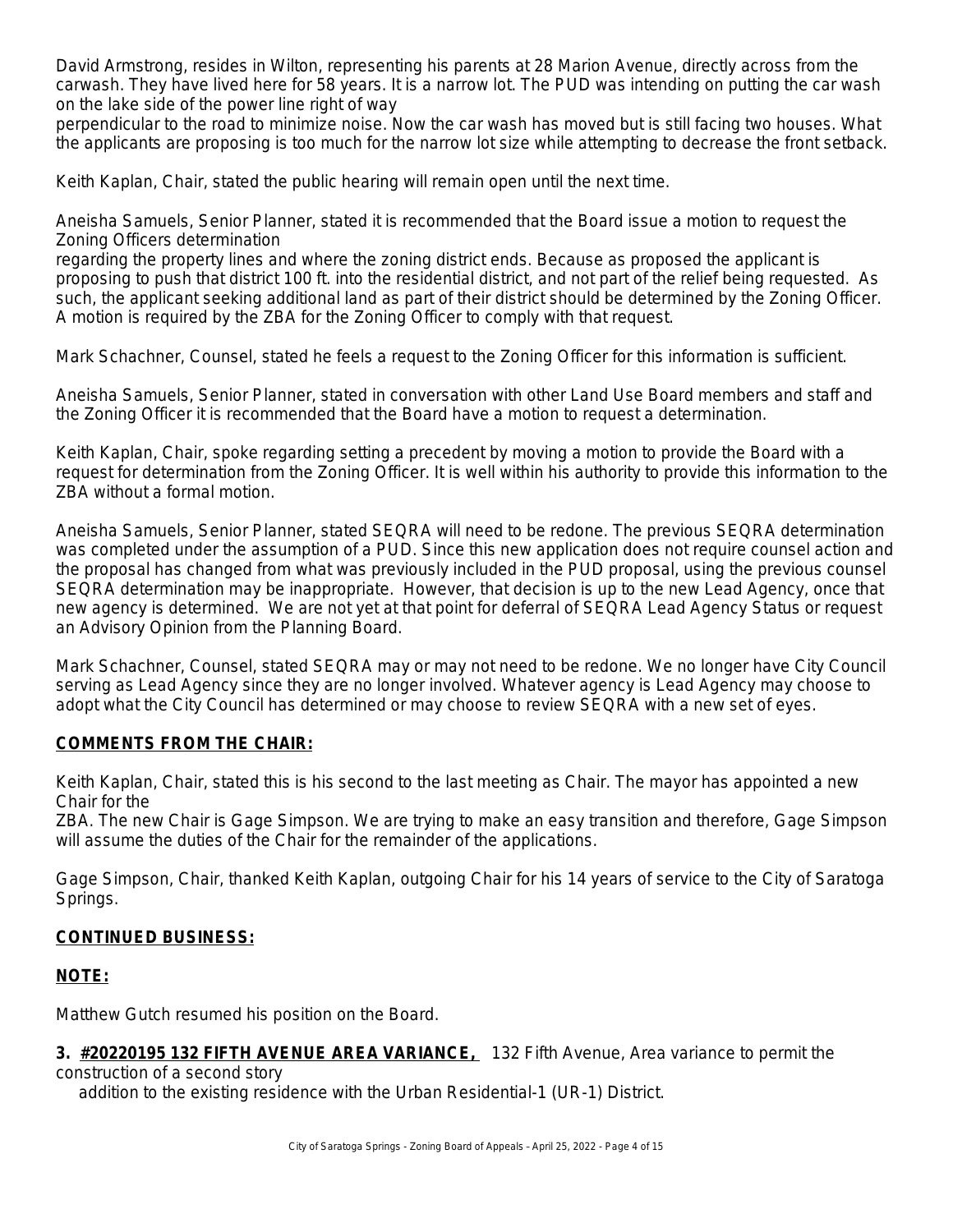Gage Simpson, Chair, stated this is a previously opened application. The public hearing was opened and remains open.

## **AREA VARIANCE CONSIDERATIONS:**

| <b>TYPE OF</b><br><b>REQUIREMENT</b> | <b>REQUIRED</b> | <b>PROPOSED</b> | <b>TOTAL RELIEF</b><br><b>REQUESTED</b> |
|--------------------------------------|-----------------|-----------------|-----------------------------------------|
| Maximum Principal<br>Coverage %      | 20%             | 49.0%           | 29.0% or 145.0%*                        |
| Setback-Front                        | $30$ ft.        | $11.6$ ft.      | 18.4 ft. or 61.3%                       |
| Setback-Rear                         | 30 ft.          | $7.7$ ft.       | 22.3ft or 74.3%                         |
| Setback-Side 1 (West)                | $12$ ft.        | $4.1$ ft.       | 7.9 ft. or 65.8%                        |
| <b>Total Side</b>                    | 30 ft.          | $12$ ft         | 18 ft. or 60.0%                         |

\* 50% existing – removed shed

Applicant: Steven & Jennifer Meglio

Agent: Stephanie Ferradino, Attorney

Ms. Ferradino provided a visual of the property site. Ms. Ferradino provided information to the Board regarding a window facing a neighboring property. The Board inquired about a window which looks down over a neighbor's home. It is in a

mechanical room and the applicant have no problem changing this to a window that is not really a window, simply an architectural feature. Ms. Ferradino provided reviews of all elevations regarding the neighboring properties and dimensions for the Boards

review. Visuals of the construction trends of  $5<sup>th</sup>$  Avenue were provided to the Board showing 2 and 3 story homes. Eleven out of 26 homes viewed have 3<sup>rd</sup> story structure. Six out of eleven structures were granted variances. Views of new construction on the street

were also provided. Height of the structure was reviewed noting in the UR-1 zone 60 ft. is allowed and the height is permitted currently.

Ms. Ferradino reviewed 5.4.4 – A. Extension of Expansion of Structure. This will bring the property into more conformity. We are reutilizing all the existing walls in this structure. Floor plans were also provided to the Board. Concerning permeability – the site has sandy soils which allows for drainage. The applicants are disconnecting from the septic system and connecting into the city's sewer system. Ms. Ferradino explained the Boards concern regarding precedent setting nature of the rear yard setback and why it would not be precedent setting.

Gage Simpson, Chair, asked if there were any questions or comments from the Board.

## **NOTE:**

Matthew Gutch stated he was absent from the previous meeting. He has reviewed the materials and webcast. He is comfortable with voting on all Continuing Business Items.

Matthew Gutch stated the additional information presented this evening has answered his questions and clarified others.

Cherie Grey stated she is disappointed and was hoping that the variances would have been reduced. There were no alternative designs presented.

Ms. Ferradino spoke regarding the financial issues in demolishing the structure and starting new, and the negative impact on the environment. We feel it is within the standards. This neighborhood is in transition.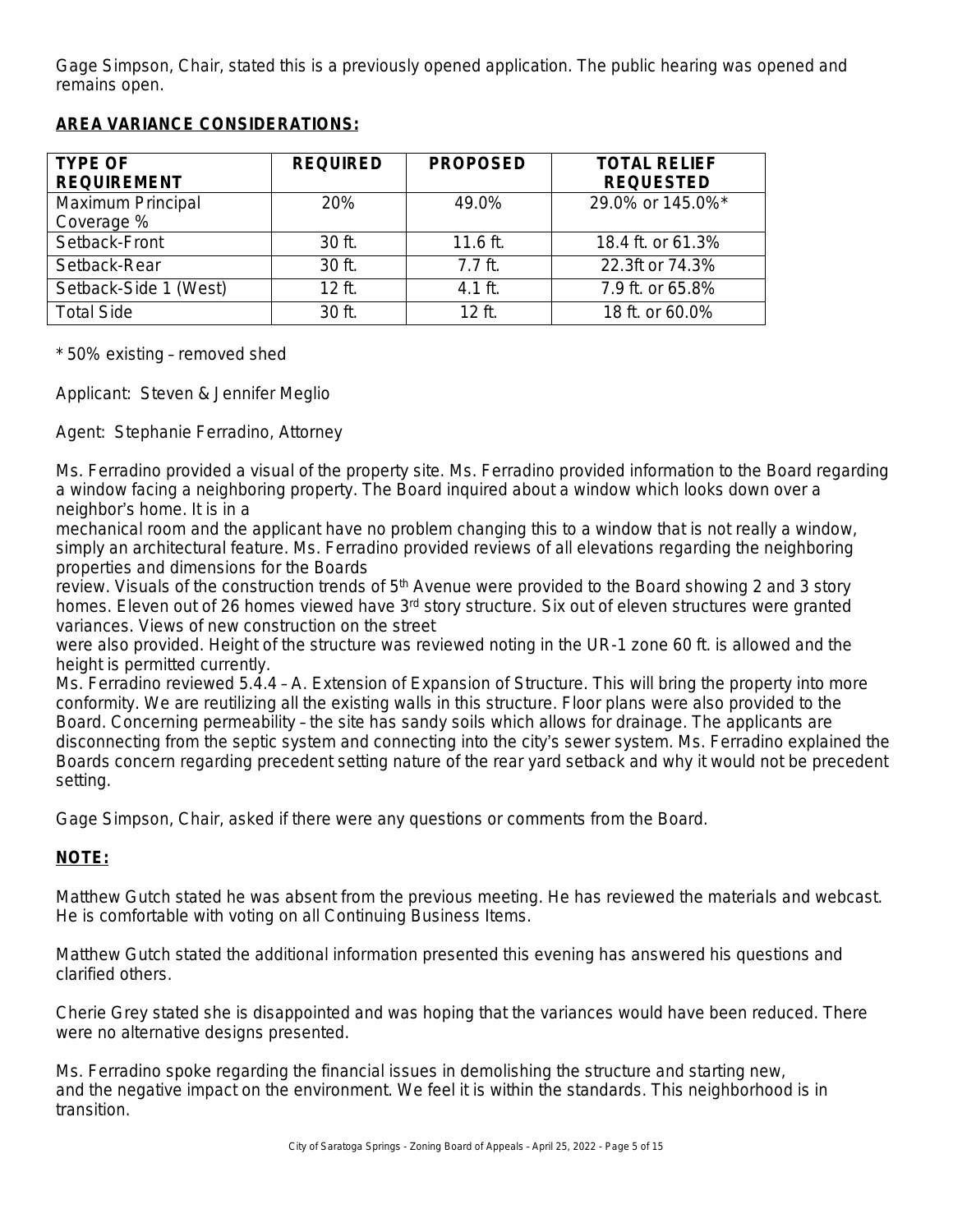Brad Gallagher, Vice Chair, questioned Counsel regarding Part A of the Code which Ms. Ferradino quoted regarding

5.4.4 – A. Extension of Expansion of Structure. This notes a non-conforming structure may be extended or expanded provided the proposed extension or expansion does not violate any dimensional requirements other than the current nonconformity.

If you are building up and/or reducing the non-conformity how does that play in.

Mark Schachner, Counsel stated he does not have an opinion on this. The Zoning Officer has expressed an opinion about it

and that being the case, it is not appropriate for him to second guess the Zoning Officer. If someone disagrees, they have the right to appeal his decision to this very body.

Keith Kaplan stated his concerns were regarding the mass and scale of the rear of the building. These concerns were alleviated by the fact that it is lower than it appeared. The elevations presented earlier were of a great help. 49% relief is not necessarily in line with the neighborhood. We have seen houses on the south side of 5<sup>th</sup> Avenue over the years but not the amount of relief requested here. It is a massive undertaking. Although the L-shape configuration of the home dictates this design and relief.

Emily Bergmann stated she is struggling with this application and weighing if it fits in with the neighborhood and if it the direction the neighborhood is headed towards.

Justin Farrington stated he agrees with Keith regarding the footprint of the house.

Gage Simpson, Chair, stated in totality here the footprint of the house existed in the L shaped configuration. This home was constructed in the 1940's or 1950's. The Chair does not have too much of an issue with the applicant going up even though several variances are quite large.

Ms. Ferradino spoke regarding what the applicants are requesting.

Gage Simpson, Chair, asked if there were any further questions or comments from the Board.

Cherie Grey spoke regarding placing a condition on the resolution in the event construction does not allow the reuse of the existing structure, then the variances are not necessarily automatic.

Mark Schachner, Counsel stated in the past the Board has placed a condition on resolutions noting if certain issues occur during construction the variances become null and void.

## **PUBLIC HEARING:**

Gage Simpson, Chair, stated the public hearing was opened and remains open.

Gage Simpson, Chair, asked if anyone in the audience wished to comment on this application. None heard.

Gage Simpson, Chair, stated the public hearing will remain open.

Gage Simpson, Chair, stated the Board should have a resolution prepared to present at the next ZBA Meeting scheduled for May 16<sup>th</sup>.

**4. #20220184 5 IROQUOIS AREA VARIANCE,** 5 Iroquois Drive, Area Variance to permit the expansion of the primary

Residence and install a pool within the Urban Residential-1 (UR-1) District.

Gage Simpson, Chair, stated this is a previously opened application. The public hearing was opened and remains open.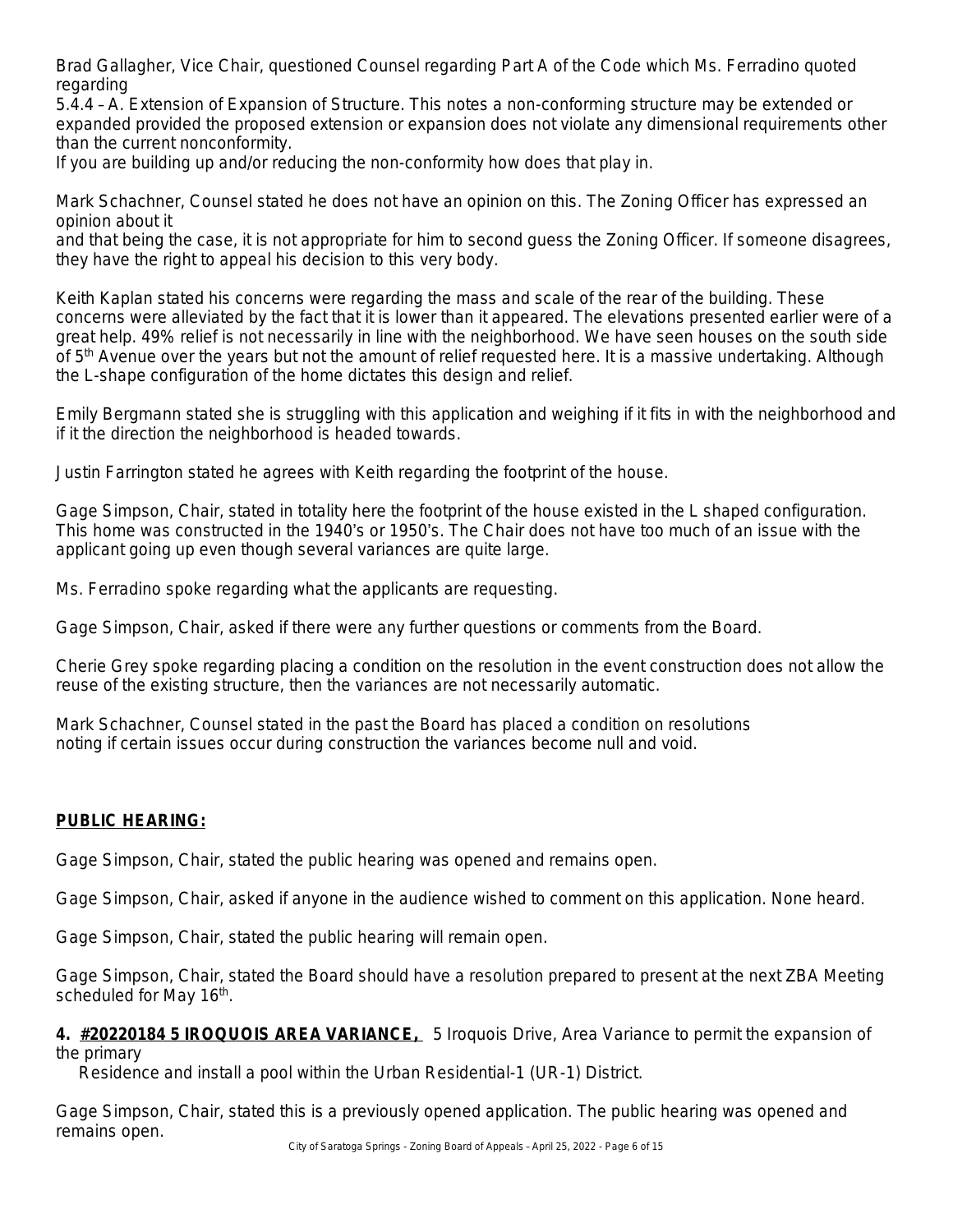We have asked for additional information which has been provided.

Applicant: Patrick & Marion Roohan

Agent: Julie Frances, Attorney

Ms. Frances stated she has letter of support for the project which she distributed to the Board. The Roohans are seeking two small area variances to allow for a small addition to the principal structure and the installation of a pool. Also, these two projects will require a variance for maximum principal building coverage. Ms. Frances stated at the previous appearance before the Board she was requested to provide additional information to the Board which has been completed. A copy of the updated plot plan was provided. Also, requested was the square footage of the primary structure, with the new addition is 28.1% of the lot which includes the roof line and the egress wells. Air conditioning units were not included in the current rendering, however, Ms. Frances noted that will be an additional .8% for the accessory structure. The accessory structure would occupy 4.8% of the lot. Of the 18 properties on Iroquois, 5 of the homes have requested and received area variances to add a pool. What the applicant is proposing is within the character of the neighborhood.

Gage Simpson, Chair, asked if there was any further questions or comments from the Board.

Justin Farrington questioned the size of the addition.

Ms. Frances 15.5 x 16 ft. is the size of the addition proposed. Neighborhood comparables were also provided.

Aneisha Samuels, Senior Planner, stated the proposed addition is 16.5 ft. x 17 ft. including the overhangs.

Cherie Grey questioned if the applicant considered reducing the size of the pool or the hot tub or the size of the addition to reduce the amount of relief requested.

Aneisha Samuels, Senior Planner, stated just for clarity the Board's concern lies with the coverage as well as the size of the pool next to the size of the home and the comparables provided do not support what you are requesting. That is what the Board is attempting to convey.

not the setbacks per se. Primarily they are focusing on the coverage and the home size as well as the size of the pool.

Keith Kaplan spoke regarding what the applicant is requesting, what the neighborhood comparables show, what the coverage on the lot currently exists and what the applicant is proposing. A condition on a resolution is a probability.

Discussion ensued among the Board regarding the amount of relief requested and a condition on the resolution noting any additional

accessory coverage will necessitate the applicant returning before the Board.

#### **PUBLIC HEARING:**

Gage Simpson, Chair, stated the public hearing was opened and remains open.

Gage Simpson, Chair, asked if anyone in the audience wished to comment on this application. None heard.

Gage Simpson, Chair closed the public hearing at 8:28 P.M.

Keith Kaplan presented the following resolution.

City of Saratoga Springs - Zoning Board of Appeals – April 25, 2022 - Page 7 of 15 **20220184 IN THE MATTER OF THE APPEAL OF** Patrick and Marion Roohan 5 Iroquois Dr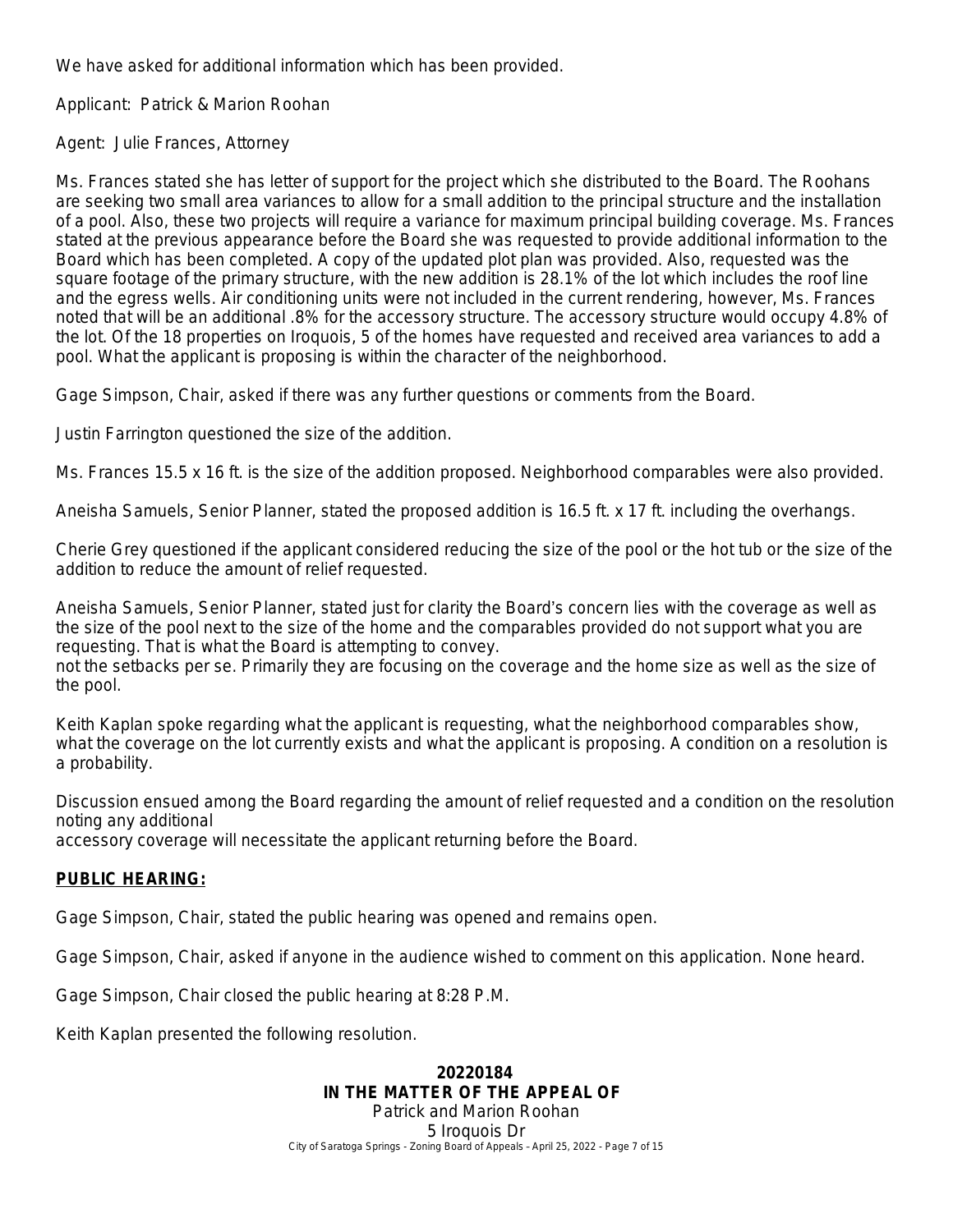from the determination of the Building Inspector involving the premises at 5 Iroquois Dr. in the City of Saratoga Springs, New York being tax parcel number 166.14-3-67 on the Assessment Map of said City.

This being an application for an area variance under the Zoning Ordinance of said City to permit the construction of an addition to an existing single-family residence in a UR-1 District and public notice having been duly given of a hearing on said application held on the  $4<sup>th</sup>$  and  $25<sup>th</sup>$  days of April 2022.

In consideration of the balance between benefit to the applicant with detriment to the health, safety, and welfare of the community, I move that the following area variances for the following amount of relief:

| <b>TYPE OF REQUIREMENT</b> | <b>DISTRICT</b><br><b>REQUIREMENT</b> | <b>DIMENSIONAL</b> | <b>PROPOSE</b> | <b>RELIFE</b><br><b>REQUESTED</b> |
|----------------------------|---------------------------------------|--------------------|----------------|-----------------------------------|
| Max. Principal coverage    | 20%                                   |                    | 28.1%          | 8.1% or 40.5%                     |
| Minimum rear yard setback  | 30'                                   |                    | 18.7'          | 11.3' or 37.7%                    |

As per the submitted plans or lesser dimensions, be **approved** for the following reasons:

- 1. The applicant has demonstrated this benefit cannot be achieved by other means feasible to the applicant. Per the applicant, the proposal was derived after several renderings, given it stylistically mirrors the home while only expanding the current footprint minimally. The applicants further note there are no contiguous lands for sale.
- 2. The applicant has demonstrated that granting this variance will not create an undesirable change in neighborhood character or detriment to nearby properties. The Board notes that the addition is to the rear of the residence, thereby reducing the visual impact of the proposed addition. Neighboring properties and improvements were provided indicating the proposal is within neighborhood context.
- 3. The Board finds the variances to be substantial, but the substantiality is mitigated by the lack of visual impact as noted above. Additionally, the board has conditioned limiting accessory structures beyond the pool contemplated in the submitted plans; please see below.
- 4. These variances will not have significant adverse physical or environmental effect on the neighborhood or district. Permeability requirements will be met under this proposal.
- 5. The alleged difficulty is self-created insofar as the applicant desires to construct the proposed addition, but this is not necessarily fatal to the application.

#### Condition:

Accessory structures beyond the 4.8% pool and related equipment as depicted in the submitted plans, which also includes space needed for any air conditioner condenser required for the principal structure, are not permitted.

Cherie Grey seconded the motion.

Gage Simpson, Chair, asked if there was any further discussion. None heard.

#### **VOTE:**

Keith Kaplan, Brad Gallagher, Vice Chair; in favor; Cherie Grey, opposed; Gage Simpson, Chair, in favor; Matthew Gutch, in favor; Emily Bergmann, in favor; Justin Farrington, in favor

#### **MOTION PASSES: 6-1**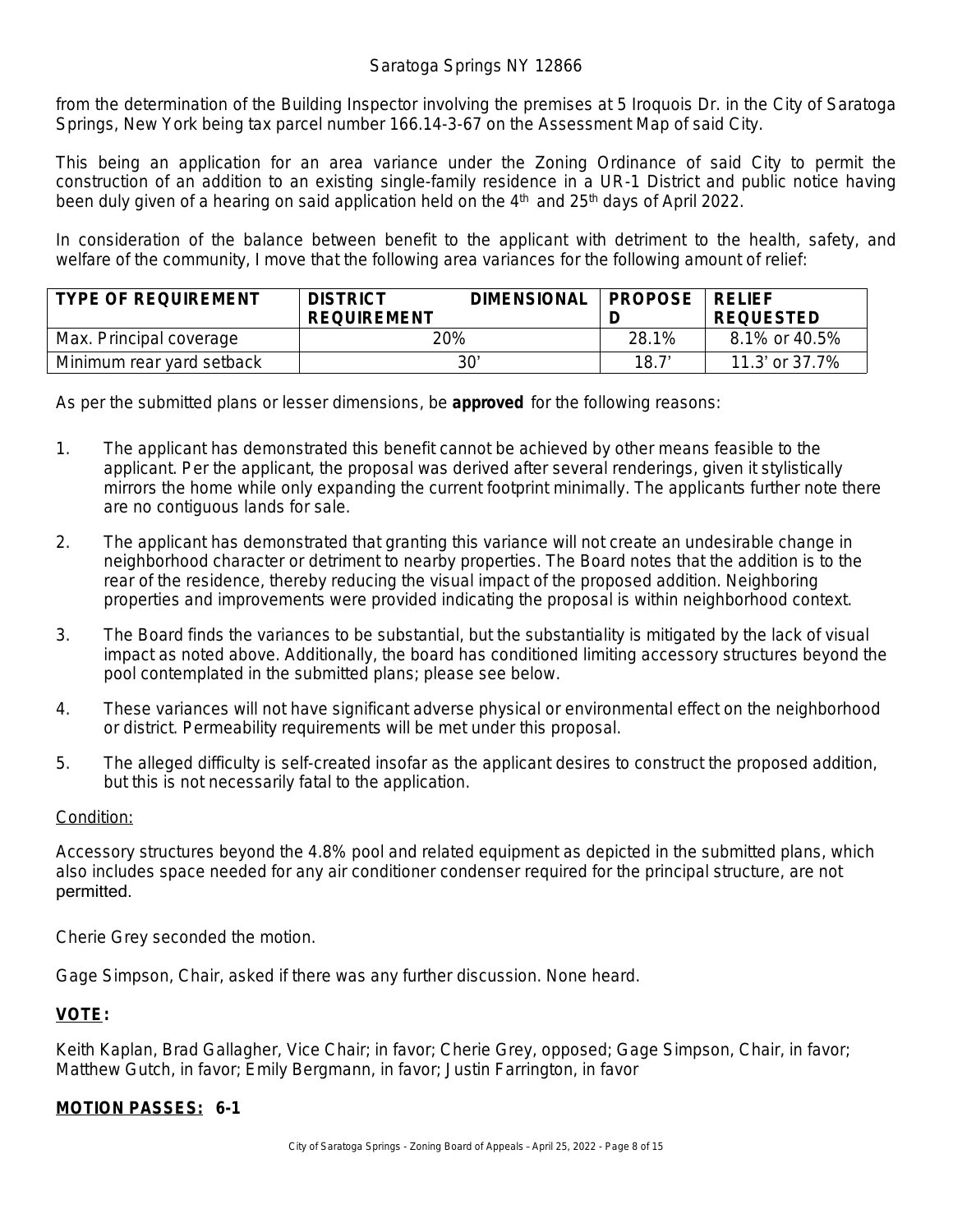**5. #20220187 168 LINCOLN-SIRO** '**S AREA VARIANCE,** 168 Lincoln Avenue, Area variance to permit the construction of an addition

 to the principal building to be used as restrooms to serve the courtyard patrons during track season within the Institutional Horse

Track Related (INST-HTR) District.

Gage Simpson, Chair, stated this is a previously opened application. The public hearing was opened and remains open.

Applicant: Siro's Entertainment, Kevin Decker, General Manager

Agent: Bob Flansburg, Dreamscapes Unlimited

Mr. Flansburg stated the Board did request additional information from the applicant. A visual of the proposed revised project was

provided follow the Board's comments regarding proximity to the neighbors. We have added a permanent awning over the entrances to the restrooms, provided better handicap access in the restrooms. This is a straightforward application. A visual of the proposed site was provided noting this is a simplistic building which matches the rear of the existing building to which we are appending. It serves two purposes, and both are important. The parapet has been reduced in size as well. Patrick Cogan, Building Inspector, Zoning Officer noted to be consistent with prior ZBA applications on this property, all buildings are considered principal buildings. The cumulative coverage of principal buildings has an area variance from 2003 for 51%. Mr. Flansberg provided revised calculations at 47.9% with the addition of the bathroom.

Gage Simpson, Chair, thanked the application for revising the plans to allow for roofing over the bathroom entrances.

Gage Simpson, Chair, asked if there was any further questions or comments from the Board.

Discussion ensued among the Board regarding water/snow runoff to adjacent property owners and the mitigation proposed, proximity to the property line.

#### **PUBLIC HEARING:**

Gage Simpson, Chair, stated the public hearing remains open.

Gage Simpson, Chair asked if anyone in the audience wished to comment on this application.

Joe Fahey, Lincoln Avenue. The current bathroom facilities are unsightly. We are happy to see a permanent structure appear versus what currently exists as well as the concern for water runoff. I support this project.

Gage Simpson, Chair, closed the public hearing at 8:57 P.M.

Gage Simpson, Chair, presented the following resolution.

**20220187 IN THE MATTER OF THE APPEAL OF** JLS & SBS Family Partnerships 4 Computer Drive Suite 200 Albany, NY 12205

from the determination of the Building Inspector involving the premises at 168 Lincoln Ave in the City of Saratoga Springs, New York being tax parcel number 166.77-4-4 on the Assessment Map of said City.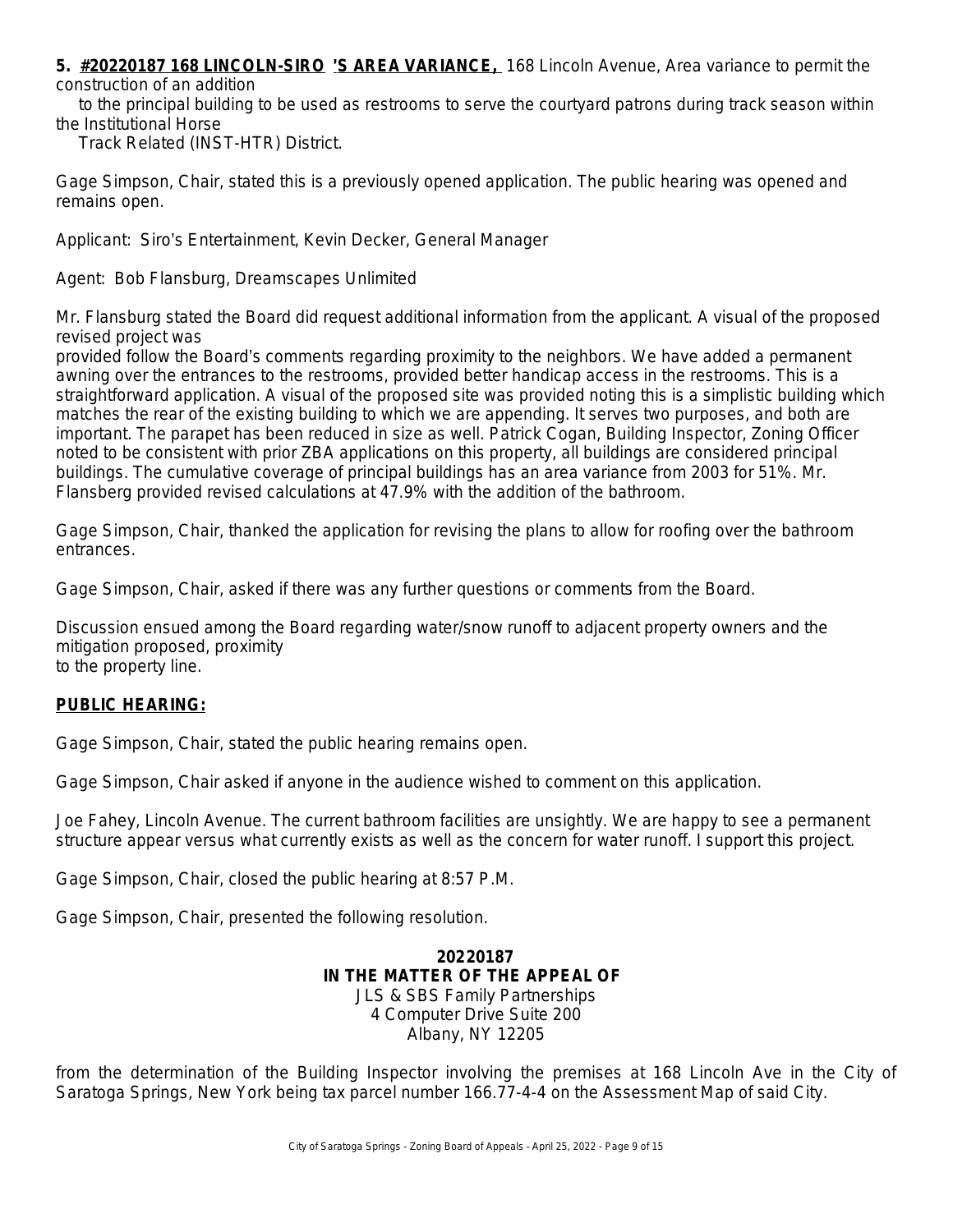The applicant having applied for an area variance under the Zoning Ordinance of said City to permit the addition of a restroom structure to a principal structure in an Institutional Horse Track Related (INST-HTR) District and public notice having been duly given of a hearing on said application held on the 4th and 25th days of April 2022.

In consideration of the balance between benefit to the applicant with detriment to the health, safety, and welfare of the community, I move that the following area variance for the following amount of relief:

| <b>TYPE OF REQUIREMENT</b> | <b>DISTRICT</b><br><b>REQUIREME</b><br>ΝT | <b>PROPOSE</b> | ∣RFI IFF<br><b>REQUESTED</b> |
|----------------------------|-------------------------------------------|----------------|------------------------------|
| Rear Setback               | 50'                                       | 43.5'          | 6.5(13%)                     |
| Side Setback               | 40'                                       | יר ר           | $(94.5\%)$<br>37.8'          |

as per the submitted plans or lesser dimensions, be approved for the following reasons:

- 1. The applicant has demonstrated this benefit cannot be achieved by other means feasible to the applicant. Per the applicant, there is a need for more restrooms within the facility during operating hours. The submitted plans provide the most effective location for this restroom structure to fulfill their need while also supplying storage access to the kitchen.
- 2. The applicant has demonstrated that granting this variance will not create an undesirable change in neighborhood character or detriment to nearby properties. The Board notes the restroom will be replacing a storage shed that already exists in the proposed location. The Board also notes there will inevitably be more foot traffic within a structure that is adjacent to the neighboring property. A large sound wall is constructed between the structure and the property line to mitigate this noise.
- 3. The Board notes the requested variance of 94.5% is substantial, however, this is mitigated by the fact that the new structure is replacing an existing structure in the same location and is flush with the side wall of the rest of the principal building. The existence of the sound wall along the property line also reduces visibility and noise coming from this proposed structure. The 13 % rear setback is not considered substantial but is still mitigated by the fact that there is a performance stage between the rear of the restrooms and the rear of the property.
- 4. This variance will not have a significant adverse physical or environmental effect on the neighborhood or district. The applicant notes there will be no additional snow and water runoff from the roof of the proposed structure than currently exists from the shed. See condition 1 for more information. The property will still maintain a minimum permeability of 20%.
- 5. The alleged difficulty is considered self-created insofar as the applicant desires to build the restroom structure. However, this is not necessarily fatal to the application.

**Conditions** 

- 1. Snow and water mitigation system to be in place to reduce the impact to the neighboring property as per submitted plans at the April 25, 2022, Meeting
- 2. Fire rating is required for any elements adjacent to the property line.

Cherie Grey seconded the motion.

Gage Simpson, Chair asked if there was any further discussion.

## **VOTE:**

Keith Kaplan, in favor; Brad Gallagher, Vice Chair; in favor; Cherie Grey, in favor; Gage Simpson, Chair, in favor;

Matthew Gutch, in favor; Emily Bergmann, in favor; Justin Farrington, in favor

## **MOTION PASSES: 7-0**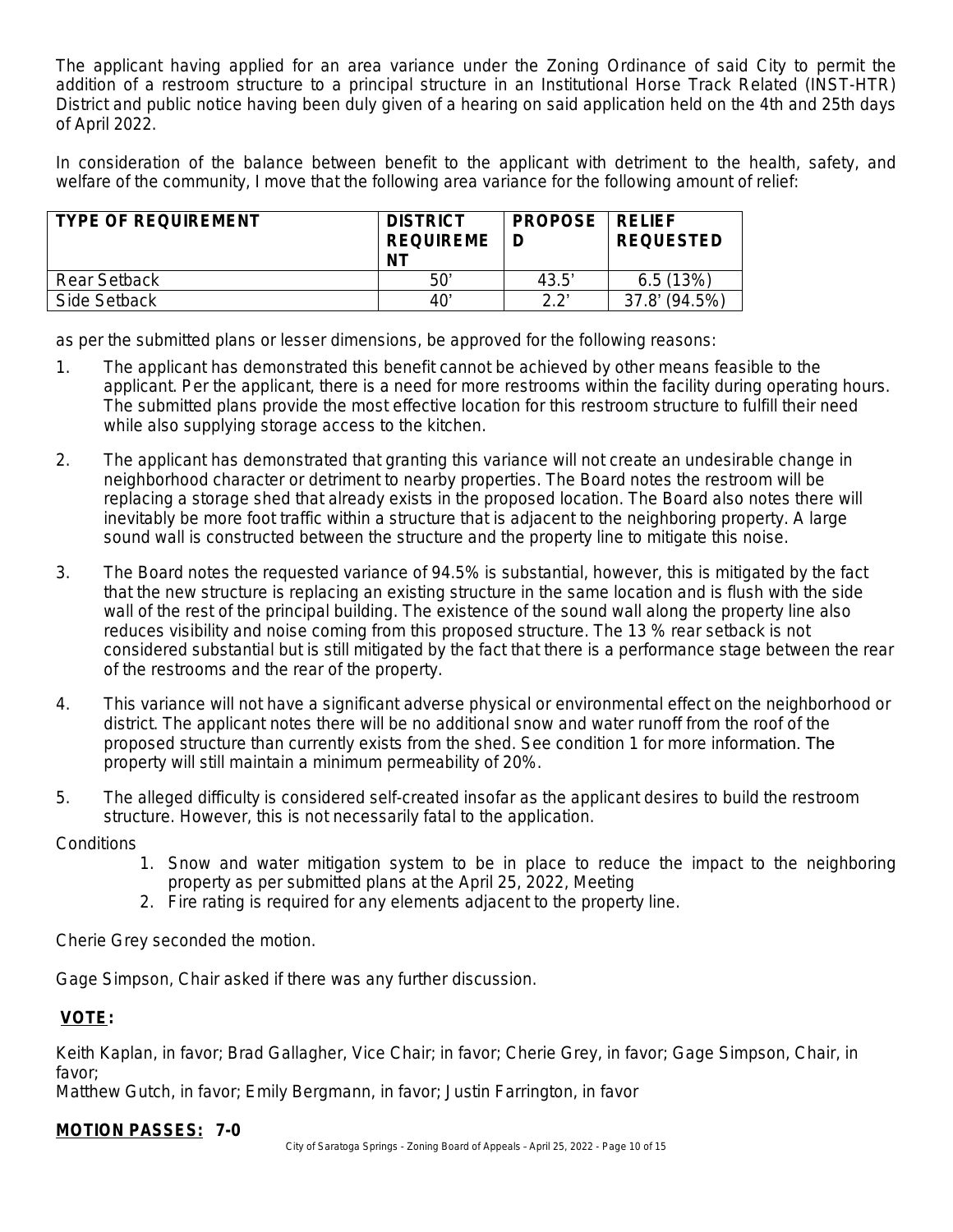**6. #20220155 116 CRESCENT AREA VARIANCE,** 116 Crescent Street, area variance to permit finished space within an accessory

structure within the Urban Residential-2 (UR-2) District.

 Gage Simpson, Chair, stated this is a previously opened application. The public hearing was opened and remains open.

Applicant: William Fuccillo, Jr.

Agent: Terry Gibson, Wainschaf Associates, Inc., Project Manager; Andrew Lammon, Lammon Architects

Mr. Gibson stated at the last meeting it was the Boards suggestion that the lots be combined. He has reached out to the Planning Board and is awaiting a response. Mr. Gibson stated they have lot consolidation plans ready and correspondence from their attorney, they are awaiting response from the city regarding if the current map needs to locate the foundation of the home currently under construction. There are changes to the code. Clarification is requested on whether the applicant should use the current zoning regulations or currently adopted UDO.

Aneisha Samuels, Senior Planner, stated the UDO has not yet been enacted. Whatever plans you have submitted will be reviewed under the current zoning ordinance and regulations.

Gage Simpson, Chair, asked if there was any further questions or comments from the Board. None heard.

#### **PUBLIC HEARING:**

Gage Simpson, Chair, stated the public hearing was opened and remains open.

Gage Simpson, Chair, asked if anyone in the audience wished to comment on this application. None heard.

Gage Simpson, Chair, closed the public hearing at 9:07 P.M.

Brad Gallagher, Vice Chair, presented the following resolution.

#### **20220155 IN THE MATTER OF THE APPEAL OF** William Fuccillo, Jr.

116 Crescent Street Saratoga Springs, New York 12866

from the determination of the Building Inspector involving the premises at 116 Crescent Avenue in the City of Saratoga Springs, New York being tax parcel number 179.29-1-46 on the Assessment Map of said City.

The applicant having applied for an area variance under the Zoning Ordinance of said City to seek relief to permit finished space in an accessory building in the Urban Residential – 2 (UR-2) District and public notice having been duly given of a hearing on said application held between April 4th and 25th, 2022.

In consideration of the balance between benefit to the applicant with detriment to the health, safety, and welfare of the community, I move that the following area variance for the following amount of relief:

| <b>TYPE</b><br><b>REQUIREMENT</b> | ጋF · | <b>DISTRICT</b><br><b>REQUIREMENT</b> | <b>DIMENSIONAL</b> | <b>PROPOSED</b> | <b>RELIEF</b><br><b>REQUESTED</b> |
|-----------------------------------|------|---------------------------------------|--------------------|-----------------|-----------------------------------|
| <b>Finished Space</b>             |      | Not Permitted                         |                    | Permitted       | 100%                              |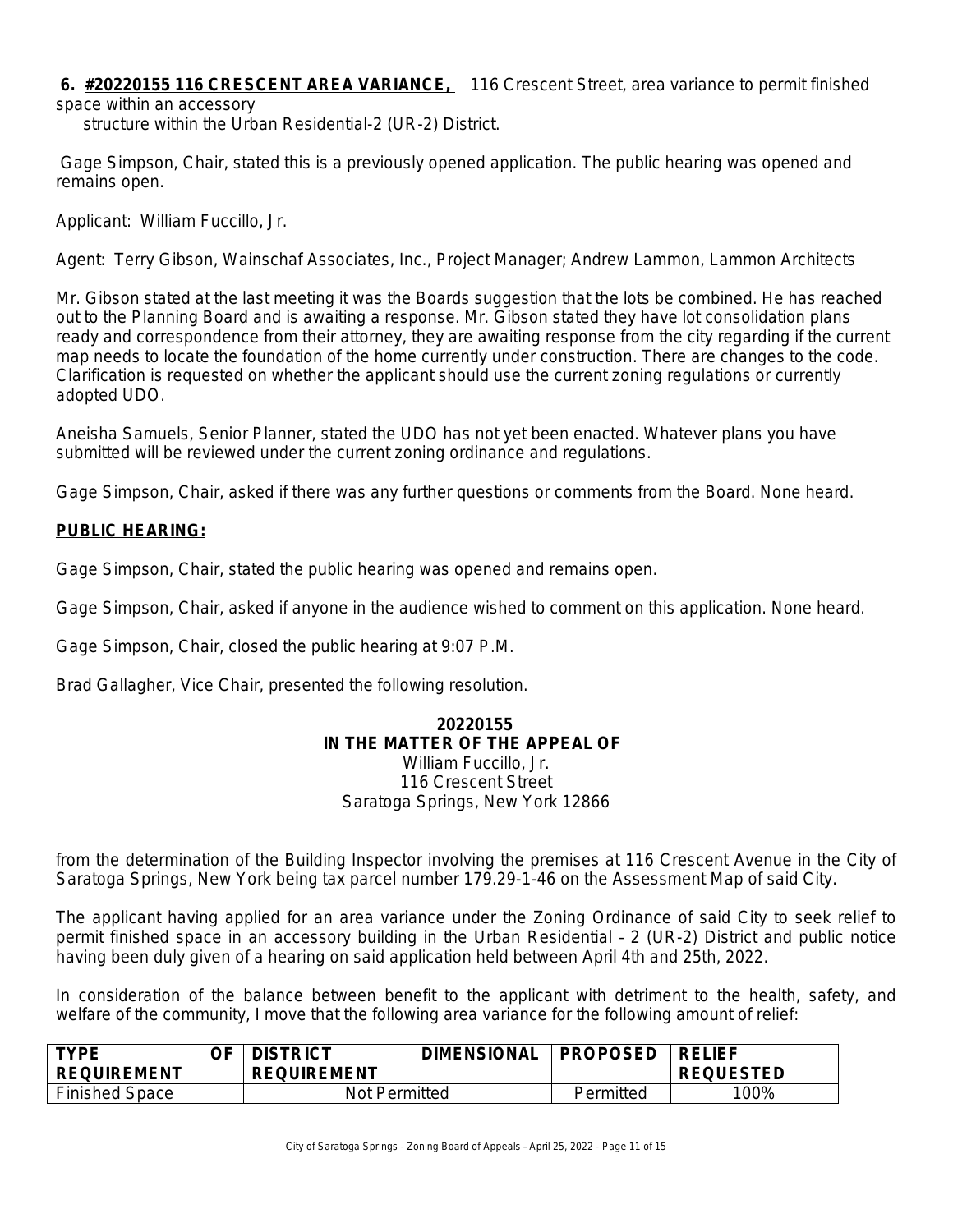As per the submitted plans or lesser dimensions, be **approved** for the following reasons:

1. The Board finds that the applicant has demonstrated this benefit cannot be achieved by other means feasible to the applicant.

The applicant seeks to finish existing space in an accessory structure. According to the applicant, the space will not be used

for overnight stays, cooking, or bathing. The applicant considered alternative options; however, those alternatives would not

meet the needs of the applicant.

2. The Board finds that the applicant has demonstrated that granting this variance will not create an undesirable change in

neighborhood character or detriment to nearby properties. Moreover, the space will not have any overnight stays, cooking, or

bathing facilities.

3. The Board finds the variance to be substantial. However, this is mitigated by the intended use of the space being limited will

not have overnight stays, cooking, or bathing facilities.

4. This Board finds this variance will not have significant adverse physical or environmental effect on the neighborhood or district.

5. The alleged difficulty is self-created insofar as the applicant desires to construct finished space in the existing accessory

structure, but this is not necessarily fatal to the application.

#### **CONDITIONS:**

- (1) Applicant shall obtain approvals from the City concerning the required lot consolidation as a precondition to the effectiveness of this variance.
- (2) No overnight stays, cooking, bathing, is permitted.

Cherie Grey seconded the motion.

Gage Simpson, Chair asked if there was any further discussion. None heard.

#### **VOTE:**

Keith Kaplan, in favor; Brad Gallagher, Vice Chair; in favor; Cherie Grey, in favor; Gage Simpson, Chair, in favor;

Matthew Gutch, in favor; Emily Bergmann, in favor; Justin Farrington, in favor

#### **MOTION PASSES: 7-0**

**7. #20220109 55 CATHERINE AREA VARIANCE,** 55 Catherine Street, area variance to permit the demolition and reconstruction of

existing front porch within the Urban Residential-2 (UR-2) District.

Gage Simpson, Chair, stated this is a previously opened application. The public hearing was opened and remains open.

Applicant: Bill Springnether, owner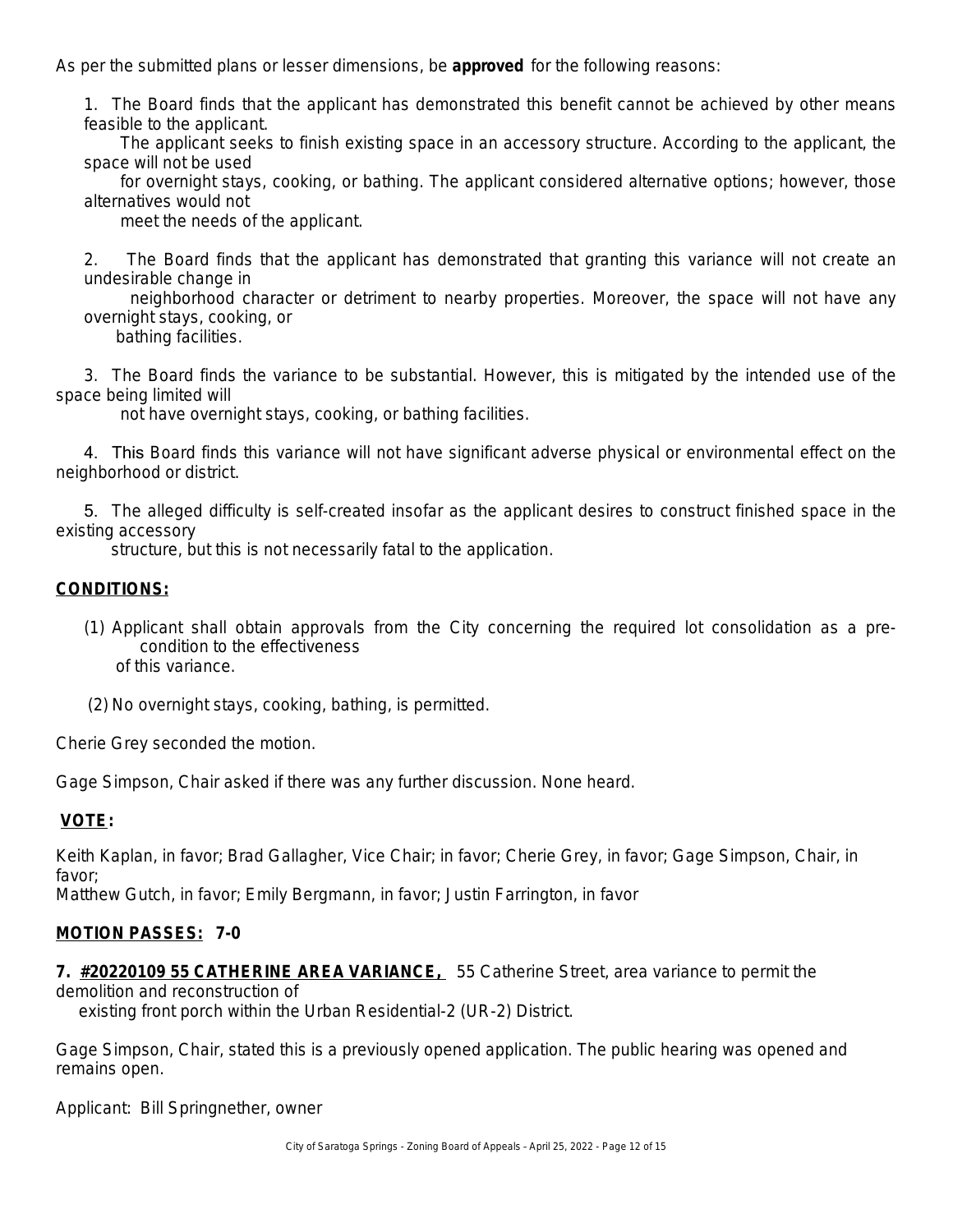Mr. Springnether stated at his last appearance before the Board he proposed the construction of a new front porch on their home to make the front entrance of his home more accessible in the winter. The Board requested the applicant look at reducing the overall size of the porch which we have done. We have decreased the size of the porch back by a foot. A visual of the new proposal was provided to the Board. A visual of neighborhood comparables was also provided to the Board showing 25 out of 35 properties or 69% of the properties are built within 10' of the sidewalk.

Gage Simpson, Chair, asked if there were any further questions or comments from the Board.

Discussion ensued among the Board regarding decreasing the size of the porch and omitting the side setback. Staff confirmed the areas and amounts of relief requested. The Board thanked the applicant for considering reducing the size of the porch.

#### **PUBLIC HEARING:**

Gage Simpson, Chair, stated the public hearing is open and remains open.

Gage Simpson, Chair, asked if anyone in the audience wished to comment on this application.

John Carusone representing Denise Donlon, 58 Catherine Street and noted he has submitted correspondence to the Board in strong support of this application. Gage Simpson, Chair, closed the public hearing at 9:20 P.M.

Emily Bergmann presented the following resolution.

#### **#2022109 IN THE MATTER OF THE APPEAL OF Caroline Stem William Sprengneth er 55 Catherine Street Saratoga Spring s, NY 12866**

From the determination of the Building Inspector involving the premises at 55 Catherine Street in the City of Saratoga Springs, NY, being tax parcel number 165.36-2-46 on the Assessment Map of said City. The Applicant having applied for an area variance to permit the demolition and reconstruction of an existing front porch and seeking relief in the UR-3 District and public notice having been duly given of a hearing on said application April 4<sup>th</sup> and April 25<sup>th</sup>, 2022.

In consideration of the balance between the benefit to the applicants with detriment to the health, safety, and welfare of the community, I move that the following variance for the following amount of relief:

| <b>TYPE OF</b><br><b>REQUIREMENT</b> | <b>DISTRICT</b><br><b>DIMENSIONAL</b><br><b>REQUIREMENT</b> | <b>PROPOSED</b> | <b>RELIEF REQUESTED</b> |
|--------------------------------------|-------------------------------------------------------------|-----------------|-------------------------|
| Minimum Front Set<br><b>Back</b>     | $10$ ft.                                                    | $1.3$ ft.       | 8.7 ft. (87%)           |

As per the submitted plans or lesser dimensions, be **APPROVED** for the following reasons:

1. The applicant has demonstrated that this benefit cannot be achieved by other means feasible to the applicant. The applicant desires to replace the front porch which is pre-existing non-conforming. Original plans submitted to the board asked for two areas of relief. After discussing the dimensional relief being sought, the applicant was able to reduce the amount of relief needed and submitted updated plans to the board.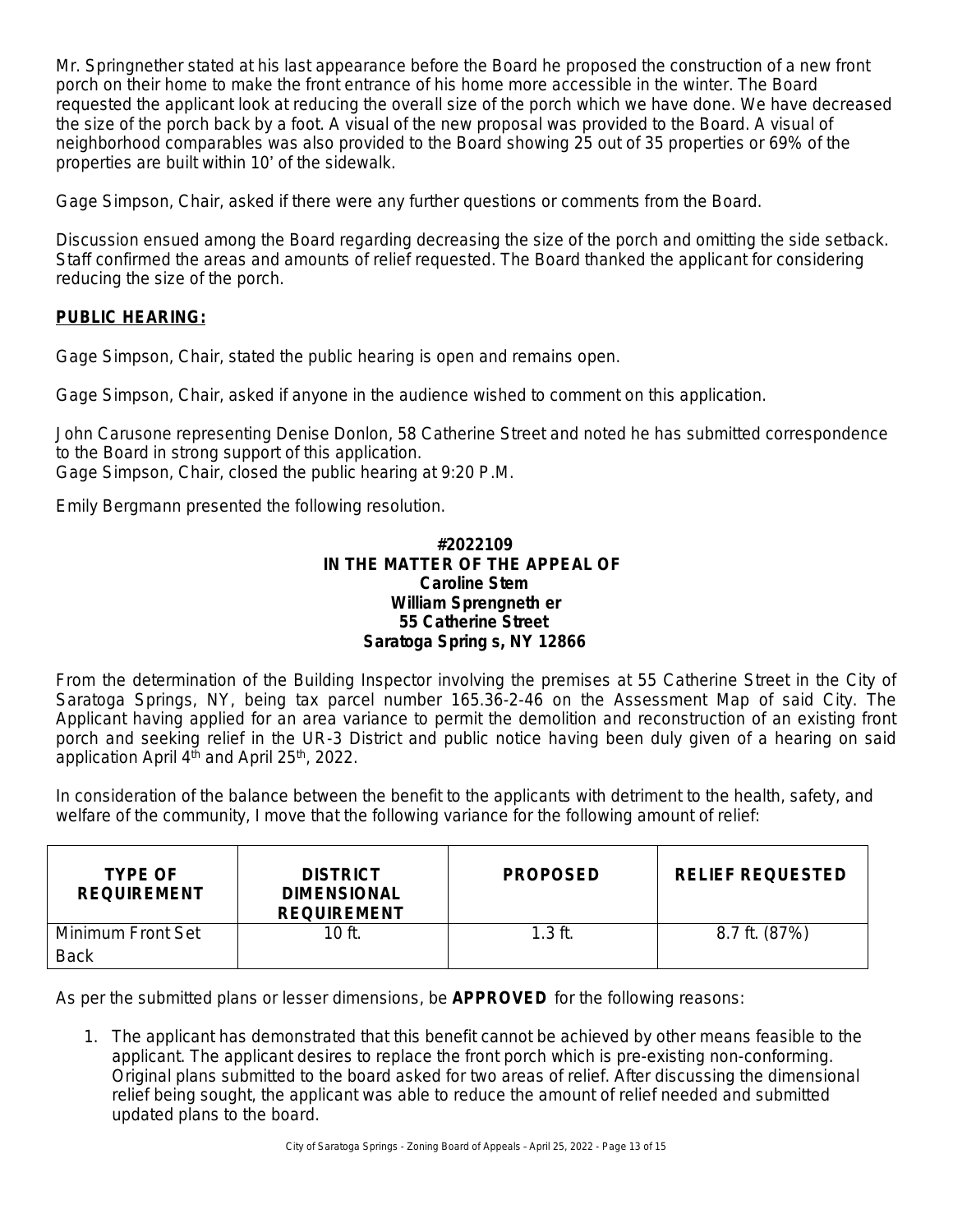- 2. The applicant has demonstrated that granting this variance will not produce an undesirable change in neighborhood character or detriment to the nearby properties. The applicant notes other properties in the neighborhood with front porches that encroach on the front set back. Additionally, the porch design is keeping consistent with the character of the house.
- 3. The Board does find the variance to be substantial at 8.7 feet or a total of 87%. This is mitigated by the lack of adverse impacts as stated above
- 4. The Applicant has demonstrated that granting this variance will not have an adverse physical or environmental effect on the neighborhood. Minimum required permeability percentage will be met.
- 5. The alleged difficulty is self-created insofar as the applicant's desire to construct the proposed porch, but this is not necessarily fatal to the application.

Cherie Grey seconded the motion.

Gage Simpson, Chair, asked if there was any further discussion. None heard.

#### **VOTE:**

Keith Kaplan, in favor; Brad Gallagher, Vice Chair; in favor; Cherie Grey, in favor; Gage Simpson, Chair, in favor;

Matthew Gutch, in favor; Emily Bergmann, in favor; Justin Farrington, in favor

#### **MOTION PASSES: 7-0**

**8. #20210696 85 NELSON USE VARIANCE,** 85 Nelson Avenue, Use Variance to permit existing thee-family residence to be used as

a three-family residence within the Urban Residential-2 (UR-2) District.

Gage Simpson, Chair, stated this is a previously opened application. The public hearing was opened and remains open.

Applicant: Ted Waite, owner

Agent: John Carusone, Attorney

Mr. Carusone stated they have just been informed that 93 Nelson Avenue has gone on the market. The listing price is \$649,900. It is 1784 sq. ft. home with 3 bedrooms and 1½ baths. It was purchased in 1991 for \$208,000. It is important to tie this in with our application since one of the neighborhood concerns was that Mr. Waite's continuing use of 85 Nelson Avenue as a 3-family home somehow would de-value the neighborhood. I think it has not. The chances are that this house at 93 Nelson Avenue will sell for over the list price which is what is happening these days in the market. This also shows the appreciation is important. This house was purchased in 1991 for 208,000. It has more than tripled in value. Mr. Carusone stated he submitted an extensive letter dated April 18, 2022, to address the public comments and to summarize the applicant's position. Mr. Carusone provided an overview of the comments summarized in the letter along with photographs for the Board to support Mr. Waite's position and request to permit the existing three family residence to continue its use as a three family.

Gage Simpson, Chair, asked if there were any further questions or comments from the Board.

Discussion ensued among the Board regarding the new information provided, current zoning regulations, previously granted variances for the property, financial return on the property, uniqueness of the property, location of the property, neighborhood impacts and setting a precedent.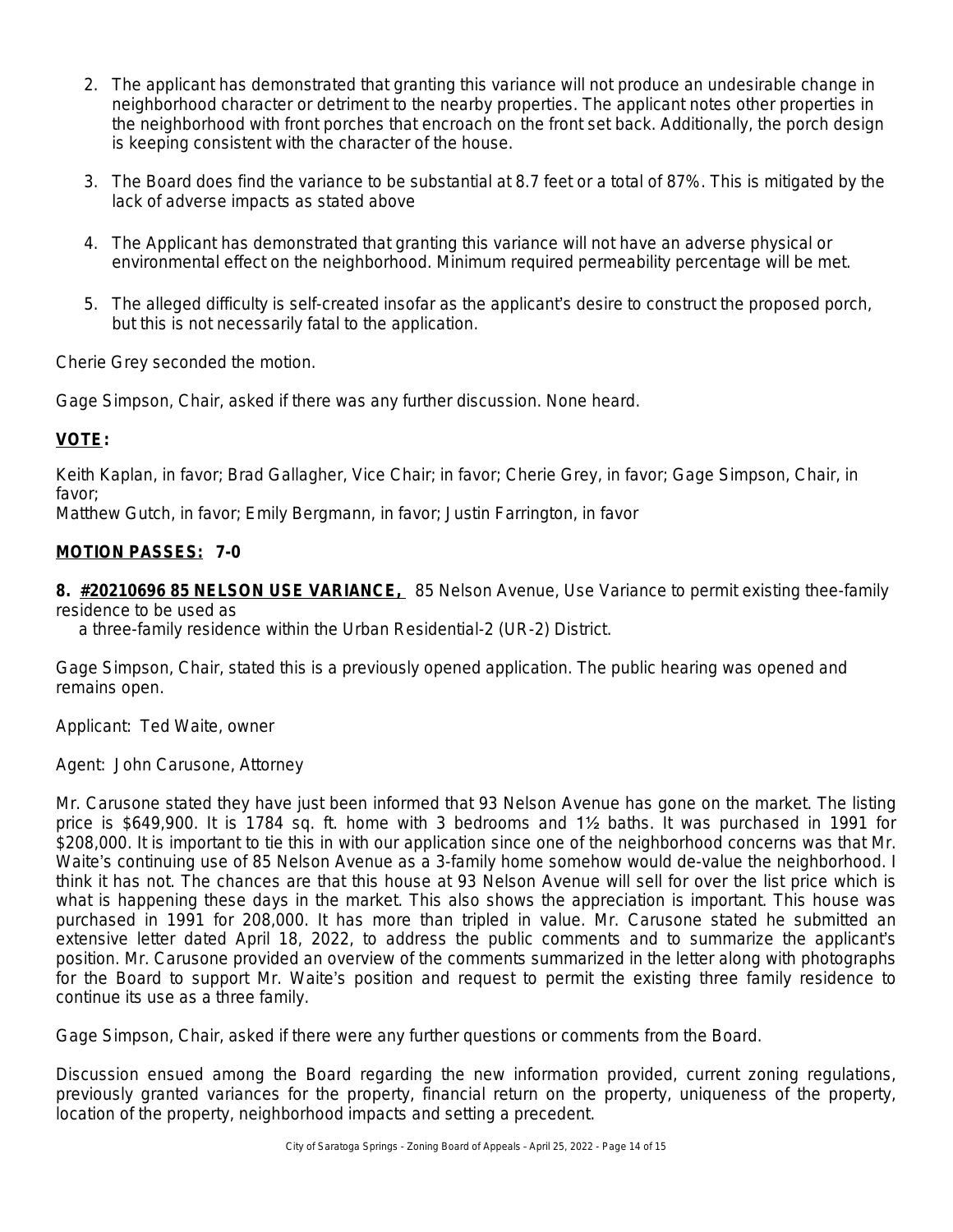Aneisha Samuels, Senior Planner, stated she did a property search for 85 Nelson Avenue. She found it listed on Zillow as a unique single-family home, and it has been listed as such since May of 2010. It is listed as a single family and remains listed as such.

Gage Simpson, Chair, stated we have spoken about the four tests, and they must all be met for a Use Variance to be granted.

Aneisha Samuels, Senior Planner, stated assessment did not make a mistake. The property is assessed based on what they see.

They assessed the land use not the zoning. So, they assessed this as a three-family based on what is existing. They are not changing the zoning.

Mark Schachner, Counsel to the Land Use Boards stated assessment is based on taxable status date. Every year there is a taxable status date. Every year the assessor establishes what the fair market value of the property is based on its use. Not on its zoning.

The assessor determination of the fair market value of the home has nothing to do with blessing the legality of the use that the assessor observes.

#### **PUBLIC HEARING:**

Gage Simpson, Chair, stated the public hearing was opened and remains open.

Gage Simpson, Chair, asked if anyone in the audience wished to comment on this application. None heard.

Gage Simpson, Chair, stated the public hearing will remain open until June  $6<sup>th</sup>$  at which time a resolution will be prepared and

presented.

Mark Schachner, Counsel to the Land Use Boards, exited the meeting at 9:30 P.M.

**9. #20220056 19 ANDREWS AREA VARIANCE,** 19 Andrews Street, Use Variance to permit a two-family

residence and an Area

 Variance to permit the modification of a single-family home construction within the Urban Residential-2 (UR-2) District.

Gage Simpson, Chair, stated this is a previously opened application. The public hearing was opened and remains open.

#### **AREA VARIANCE CONSIDERATIONS:**

| <b>TYPE OF</b>     | <b>REQUIR</b> | <b>PROPOS</b> | <b>TOTAL RELIEF</b> |
|--------------------|---------------|---------------|---------------------|
| <b>REQUIREMENT</b> | FD.           | FD            | <b>REQUESTED</b>    |
| Setback Side       |               |               | 6 ft. or $75%$      |

Applicant: Andrew Skinner

Mr. Skinner stated they are withdrawing their application for the Use Variance and a portion of the Area Variance. The portion which remains on the drawings is area variance for the small bump out on the second floor of the structure for 54 sq. ft. which does not change the footprint of the building.

Gage Simpson, Chair, thanked the applicant for submitting additional information. We did review the proposed changes and the Board is satisfied with the modification.

#### **PUBLIC HEARING:**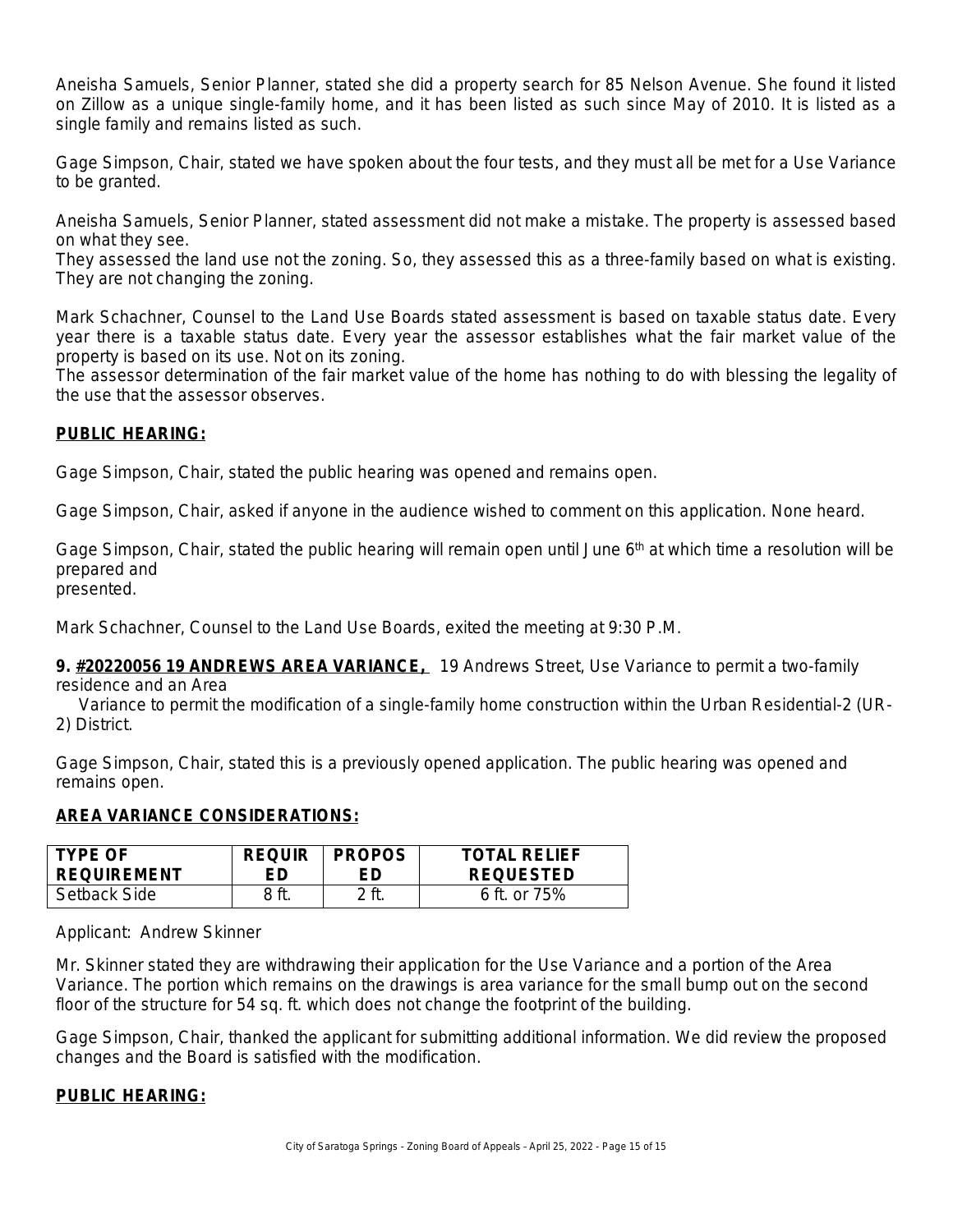Gage Simpson, Chair, stated the public hearing was opened and remains open.

Gage Simpson, Chair, asked if anyone in the audience wished to comment on this application. None heard.

Gage Simpson, Chair, closed the public hearing at 10:14 P.M.

Keith Kaplan presented the following resolution.

#### **#2022083 IN THE MATTER OF THE APPEAL OF** Linda and Andrew Skinner 19 Andrews St.

## Saratoga Springs NY 12866

from the determination of the Building Inspector involving the premises at 19 Andrews St. in the City of Saratoga Springs, New York being tax parcel number 165.58-1-5 on the Assessment Map of said City.

This being an application for an area variance under the Zoning Ordinance of said City to permit the modification of a previously approved addition to an existing single-family residence in a UR-2 District and public notice having been duly given of a hearing on said application held on the 14<sup>th</sup> day of March through the 25th day of April 2022.

In consideration of the balance between benefit to the applicants with detriment to the health, safety, and welfare of the community, I move that the following area variances for the following amounts of relief:

| <b>TYPF</b><br>OF<br><b>REQUIREMENT</b>          | <b>DIMENSTIONAL</b><br><b>DISTRICT</b><br><b>RELIEF</b> | <b>PROPOSE</b> | <b>RELIEF</b><br><b>REQUESTED</b> |
|--------------------------------------------------|---------------------------------------------------------|----------------|-----------------------------------|
| Minimum<br>side<br>setback,<br>side <sup>1</sup> |                                                         | $\sim$         | 6' or 75%                         |

As per the submitted plans or lesser dimensions, be **approved** for the following reasons:

 1. The applicants have demonstrated this benefit cannot be achieved by other means feasible to the applicants. The applicants note the that the benefit sought is to expand the master bedroom beyond what was previously granted. The area in question is on the second floor and it will not expand the footprint of the structure but rather extends the relief into the second floor. The Board notes that given the small size of the lot, an addition in a different location would likely also necessitate dimensional relief.

 2. The applicants have demonstrated that granting this variance will not create an undesirable change in neighborhood character or detriment to nearby properties. The Board notes the addition is to the rear of the residence and therefore visually not visible from Andrews Street. The Board further notes that the placement of the proposed additional construction would be further back than the neighbor's residence, thereby reducing the potential impact on that neighbor's property.

- 3. The Board finds the variance to be substantial on a percentage basis; however, the substantiality is mitigated by the lack of significant adverse impact noted above.
- 4. These variances will not have significant adverse physical or environmental effect on the neighborhood or district. The proposed improvements will not expand footprint and therefore will not affect the impermeable area of the property.
- 5. The alleged difficulty is self-created insofar as the applicant's desire to construct the proposed new area of the addition, but this is not necessarily fatal to the application.

Notes: Please note the previous decisions regarding 19 Andrews Street, Application numbers: 20200467 and 20210080

Cherie Grey seconded the motion.